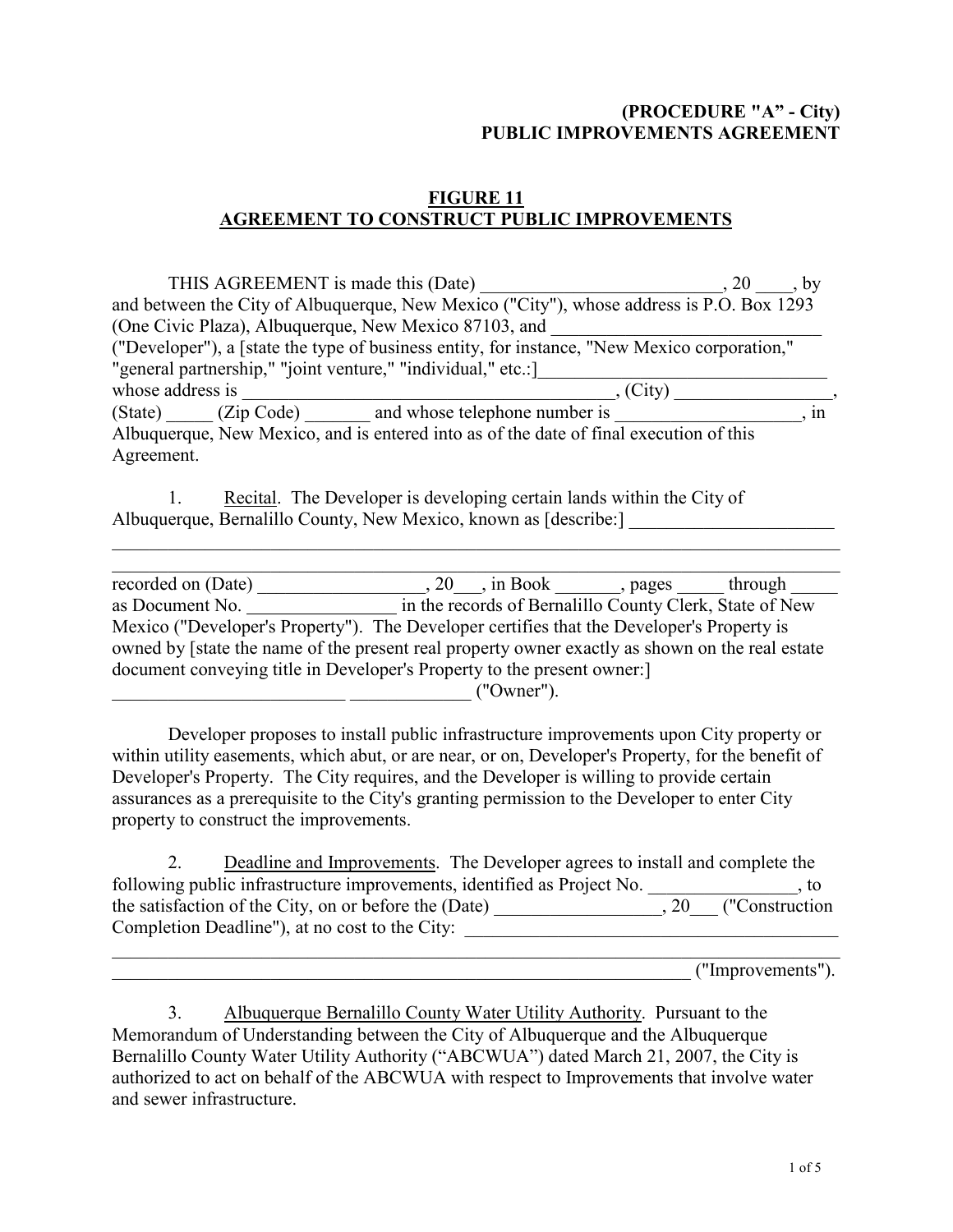## 4. Work Order Requirements. The City agrees to issue a Work Order after:

A. The Developer submits all documents and meets all requirements listed in Development Process Manual, Volume 1, Chapter 5, Work Order Process, and Figure 1, including submitting a Certificate of Insurance in a form acceptable to the City. The certificate must establish that the Developer has procured or has caused to be procured public liability insurance in the amount of not less than One Million Dollars (\$1,000,000) combined single limit for accidents or occurrences which are related to the activities covered by this Agreement which cause bodily injury, death or property damage to any member of the public as a result of any condition of the Developer's Property, the Improvements, or the Developer's construction activities on Developer's Property, the City's property, or utility easements. The insurance policy must name the City of Albuquerque, its employees and elected officials, as their interest may appear, as additional insureds. If the Improvements include water and wastewater infrastructure, the insurance policy must name the ABCWUA, its employees, officers and agents, as their interest may appear, as additional insureds. The Developer must maintain the insurance until the City accepts the Improvements. The cancellation provision must provide that, if the policy is either canceled prior to the expiration date of the policy, or is materially changed, or not renewed, the issuing company will mail notice to the City, attention City Engineer.

B. The Developer complies with all applicable laws, ordinances and regulations, including, but not limited to the City's Street Excavation and Barricading Ordinance, and pays the following required engineering, staking, testing fees, and other related City fees or, if the Improvements include water and wastewater infrastructure, ABCWUA fees:

| <b>Type of Fee</b>                       | Amount                        |
|------------------------------------------|-------------------------------|
|                                          |                               |
| Engineering Fee                          | 3.25% of total cost           |
|                                          |                               |
| <b>Street Excavation and Barricading</b> | As required per City-approved |
| Ordinance and street restoration fees    | estimate (Figure 7)           |

(Note: The Developer must pay the City all City and ABCWUA fees which have been incurred during construction before the City will accept the public Improvements.)

5. Surveying, Inspection and Testing. The Improvements shall be inspected, surveyed and tested in accordance with all applicable laws, ordinances, and regulations, and according to the following terms:

A. Construction Surveying. Construction surveying for the construction of the Improvements shall be performed by  $\overline{\phantom{a}}$ . If the construction surveying is performed by an entity other than the City, the City may monitor the construction surveying and the Developer shall ensure that the construction surveying entity provides all construction surveying field notes, plats, reports and related data to the City which the City requires for review. The Developer shall pay the City a reasonable fee for any construction surveying performed by the City. As-built record drawings shall be provided to the City by the entity performing the survey.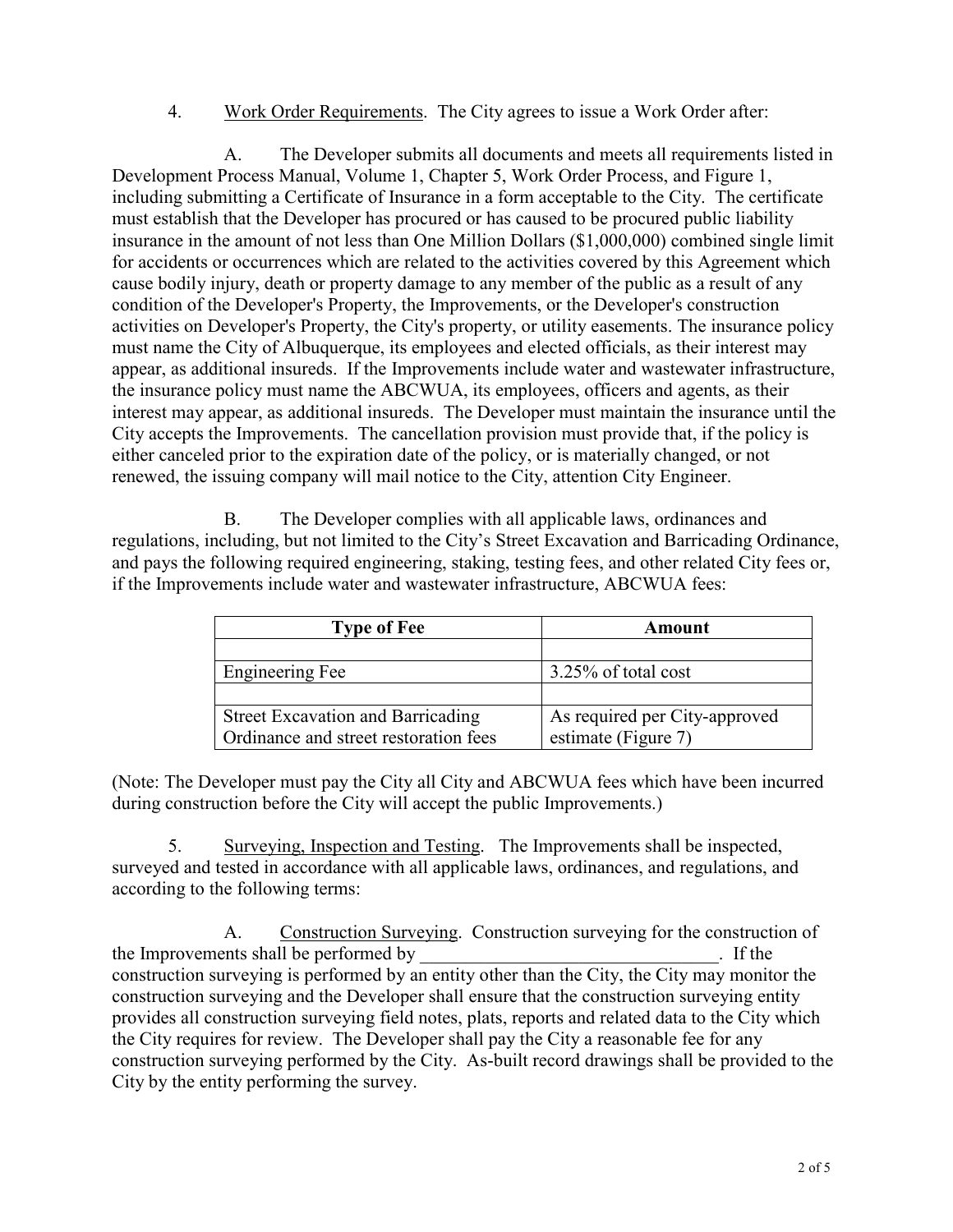B. Construction Inspection Methods. Inspection of the construction of the Improvements shall be performed by  $\Box$  a New Mexico Registered Professional Engineer. If the inspection is performed by an entity other than the City, the City may monitor the inspection and the Developer shall ensure that the inspecting entity provides all inspection results, reports and related data to the City which the City requires for review. The City retains the right to perform its own general overall inspection of the construction project at any time prior to final acceptance of the Improvements, if deemed necessary or advisable by the City Engineer. The Developer shall pay the City a reasonable fee for any inspections performed by the City.

C. Field Testing. Field testing of the construction of the Improvements shall be performed by  $\qquad \qquad$ , a certified testing laboratory under the supervision of a New Mexico Registered Professional Engineer, in accordance with the current City of Albuquerque Standard Specifications for Public Works Construction. If any field testing is performed by an entity other than the City, the City may monitor the field testing and the Developer shall ensure that the field testing entity provides all field testing results, reports and related data to the City which the City requires for review. The Developer shall pay the City a reasonable fee for any field testing performed by the City.

D. Additional Testing. The City retains the right to perform all additional testing which the City Engineer deems is necessary or advisable, and the Developer shall pay the City a reasonable fee therefore.

6. Acceptance and Termination. After the Developer completes the Improvements to the satisfaction of the City and submits the final acceptance package, the City will review it, and, if acceptable, the City will issue a Certificate of Completion and Acceptance for the Improvements. Thereafter, the Developer's obligations to the City pursuant to this Agreement shall terminate, with the exception of the bond or other guarantee which the Developer must provide to assure the materials and workmanship, as required by the Subdivision Ordinance.

7. Indemnification. Until the Improvements are accepted by the City, the Developer shall be solely responsible for maintaining the premises upon which the Improvements are being constructed in a safe condition. The Developer agrees to indemnify and hold harmless the City and its officials, agents and employees and, if the Improvements include water and wastewater infrastructure, the ABCWUA, its employees, officers and agents, from any claims, actions, suits or other proceedings arising from or out of the acts or omissions of the Developer, its agents, representatives, contractors or subcontractors or arising from the failure of the Developer, its agents, representatives, contractors or subcontractors to perform any act or duty required of the Developer herein. The indemnification required hereunder shall not be limited as a result of the specifications of any applicable insurance coverage. Nothing herein is intended to impair any right or immunity under the laws of the State of New Mexico.

8. Assignment. This Agreement shall not be assigned without the prior written consent of the City and the Developer and the express written concurrence of any surety which has undertaken to guarantee the completion of the Improvements. The City's approval will not be withheld unreasonably. If so assigned, this Agreement shall extend to and be binding upon the successors and assigns of the parties hereto.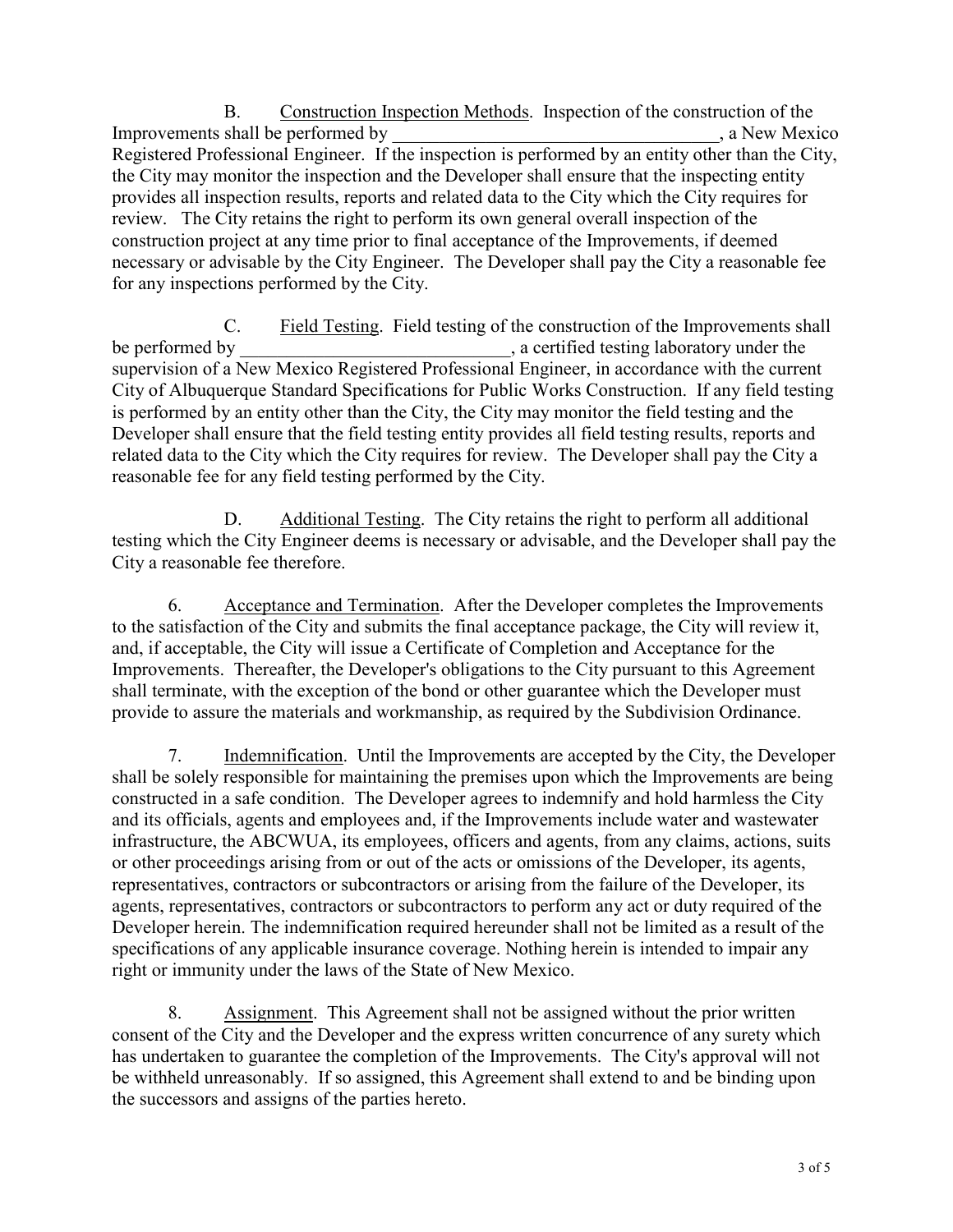9. Payment for Incomplete Improvements. If the Developer fails to complete construction of the Improvements satisfactorily by the Construction Completion Deadline, the City may make demand upon the excavation bond posted in accordance with City's Street Excavation and Barricading Ordinance 6-5-2-3(A)(2) or any successor ordinance in order to obtain payment for completing the Improvements. If the cost of completing the Improvements exceeds the amount of the excavation bond, the City may proceed against the Developer for the balance of the completion costs and for any costs or damages incurred by the City as a result of Developer's failure to perform according to the terms of this Agreement.

10. Notice. For purposes of giving formal written notice, including notice of change of address, the Developer's and the City's addresses are as stated in the first paragraph of this Agreement. Notice may be given either in person or by certified U.S. mail, postage paid. Notice will be considered to have been received within three (3) days after the notice is mailed if there is no actual evidence of receipt.

11. Entire Agreement. This Agreement contains the entire agreement of the parties and supersedes any and all other agreements or understandings, oral or written, whether previous to the execution hereof or contemporaneous herewith.

12. Changes to Agreement. Changes to this Agreement are not binding unless made in writing, signed by both parties.

13. Construction and Severability. If any part of this Agreement is held to be invalid or unenforceable, the remainder of the Agreement will remain valid and enforceable if the remainder is reasonably capable of completion.

14. Captions. The captions to the sections or paragraphs of this Agreement are not part of this Agreement and will not affect the meaning or construction of any of its provisions.

15. Form Not Changed. Developer agrees that changes to this form are not binding unless initialed by the Developer and signed by the City's Legal Department on this form.

16. Authority to Execute. If the Developer signing below is not the Owner of the Developer's Property, the City may require the Developer to provide the City with satisfactory proof of Developer's authority to execute this Agreement.

Executed on the date stated in the first paragraph of this Agreement.

DEVELOPER: \_\_\_\_\_\_\_\_\_\_\_\_\_\_\_\_\_\_\_\_\_\_\_\_\_ CITY OF ALBUQUERQUE:

| By [signature]: |  |
|-----------------|--|
| Name [print]:   |  |
| Title:          |  |
| Date:           |  |
|                 |  |

 $\exists y:$ Richard Dourte, City Engineer Date:  $\frac{1}{\sqrt{1-\frac{1}{2}}\sqrt{1-\frac{1}{2}}\sqrt{1-\frac{1}{2}}\sqrt{1-\frac{1}{2}}\sqrt{1-\frac{1}{2}}$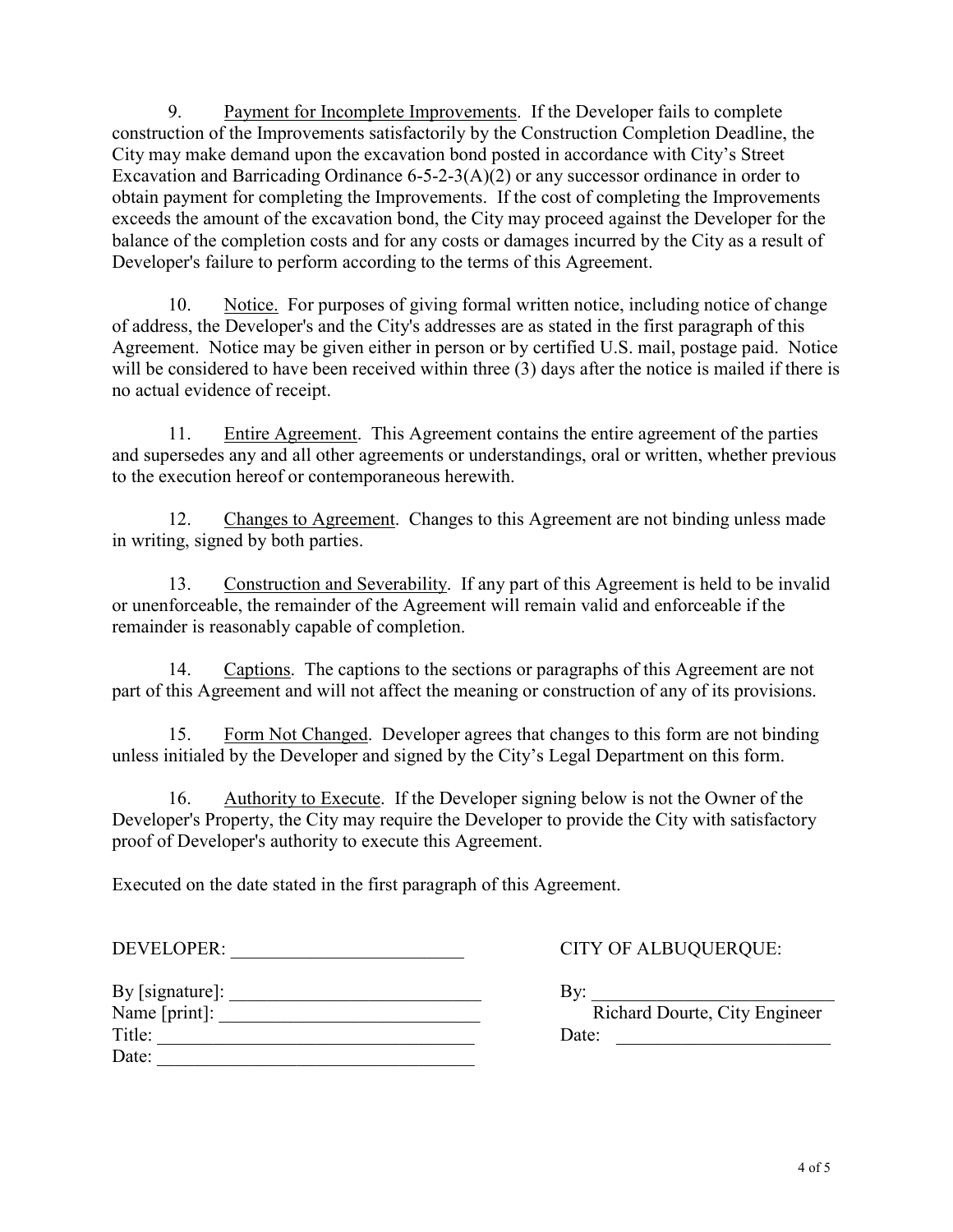#### DEVELOPER'S NOTARY

| <b>STATE OF NEW MEXICO</b>                                                                        |                      |    |
|---------------------------------------------------------------------------------------------------|----------------------|----|
| )ss.<br><b>COUNTY OF BERNALILLO</b>                                                               |                      |    |
| This instrument was acknowledged before me on this ______ day of __________, 20___ by             |                      |    |
|                                                                                                   |                      |    |
| "President" or "Owner":]                                                                          |                      | of |
| $[Developer: ]$                                                                                   |                      |    |
| (SEAL)                                                                                            | Notary Public        |    |
| My Commission Expires:                                                                            |                      |    |
|                                                                                                   |                      |    |
|                                                                                                   |                      |    |
|                                                                                                   |                      |    |
|                                                                                                   | <b>CITY'S NOTARY</b> |    |
| <b>STATE OF NEW MEXICO</b>                                                                        |                      |    |
| )ss.<br><b>COUNTY OF BERNALILLO</b>                                                               |                      |    |
| This instrument was acknowledged before me on this ______ day of _____________, 20_____           |                      |    |
| by Richard Dourte, City Engineer, City of Albuquerque, a municipal corporation, on behalf of said |                      |    |
| corporation.                                                                                      |                      |    |
|                                                                                                   |                      |    |
| (SEAL)                                                                                            |                      |    |
| My Commission Expires:                                                                            | Notary Public        |    |
|                                                                                                   |                      |    |

# [POWER OF ATTORNEY ATTACHED IF DEVELOPER IS NOT THE OWNER OF THE SUBDIVISION]